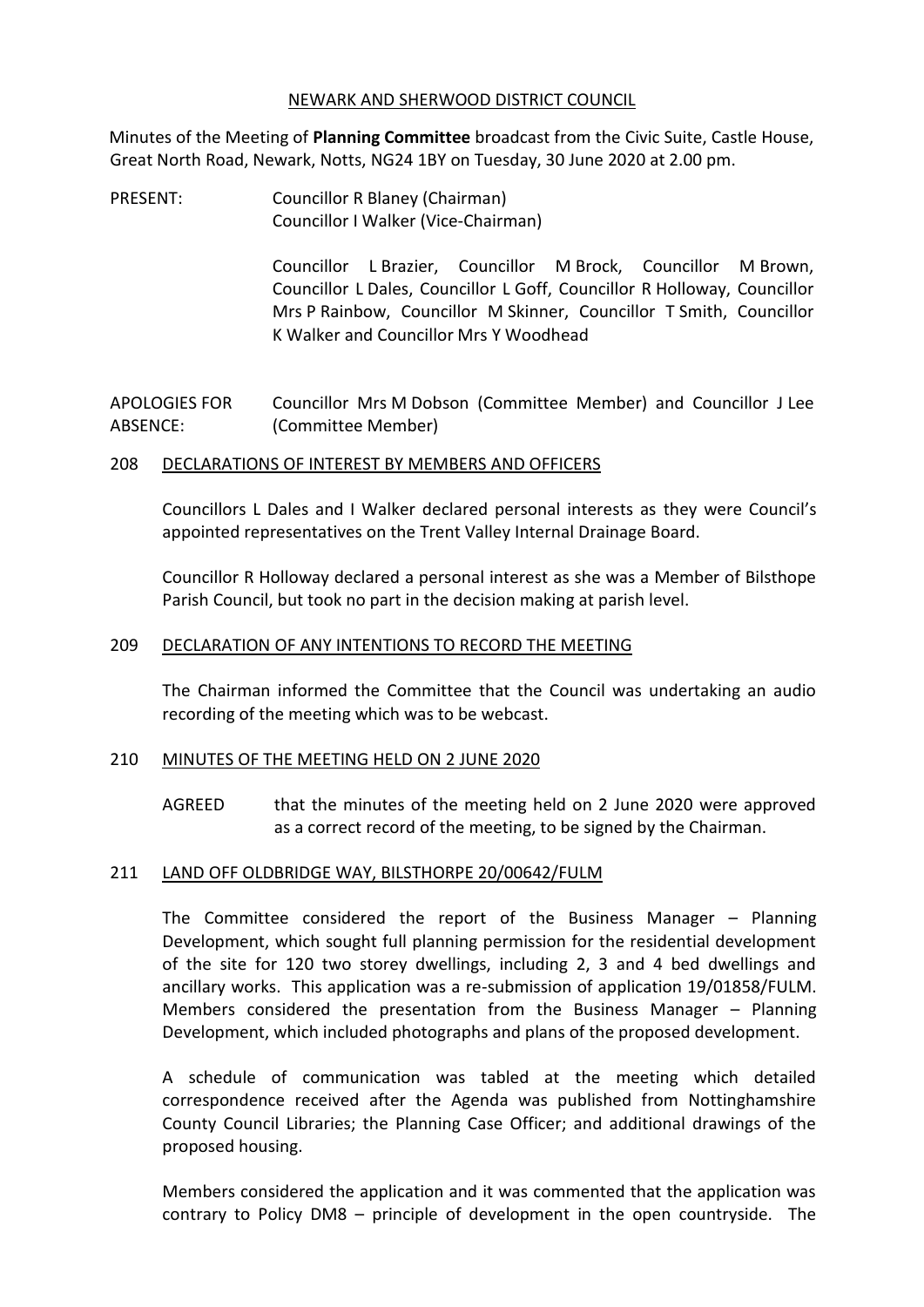houses were considered undersized offering a dingy atmosphere with inadequate car parking, therefore not a good example of what could be built. Condition 19 - integral garages should be kept available for parking at all times was questioned regarding how that could be monitored and enforced. Other Members welcomed the 30% affordable houses and commented that if the houses were considered not large enough then they would not be sold. Clarification was sought regarding the existing footpath network that ran through the proposed site. It was confirmed that the existing footpath would remain and would be kept accessible. A Member sought clarification regarding the loss of the one bedroom unit, the Business Manager – Planning Development confirmed that the needs survey had indicated that one bed units were not required, larger units were required for the community within this area.

AGREED (with 8 votes For and 5 votes Against) that planning permission be approved, subject to the following:

- (i) the conditions and reasons contained within the report, with delegated powers granted to Officers to amend the implementation condition (no1) in line with any new legislation arising from the planning bill currently going through Parliament;
- (ii) subject to amendment to library contribution as outlined on the schedule of communication; and
- (iii) the applicant entering in to a legal agreement to secure the contributions outlined in Appendix 1 to the report (subject to (ii) above).

| <b>Councillor</b> | <b>Vote</b>           |
|-------------------|-----------------------|
| R. Blaney         | For                   |
| L. Brazier        | Against               |
| M. Brock          | For                   |
| M. Brown          | Against               |
| L. Dales          | For                   |
| M. Dobson         | Apologies for absence |
| L. Goff           | Against               |
| R. Holloway       | Against               |
| J. Lee            | Apology for absence   |
| P. Rainbow        | For                   |
| M. Skinner        | For                   |
| T. Smith          | Against               |
| I. Walker         | For                   |
| K. Walker         | For                   |
| Y. Woodhead       | For                   |

# 212 GROVE BUNGALOW, BARNBY ROAD, NEWARK-ON-TRENT 19/02158/OUTM

The application was withdrawn from the agenda.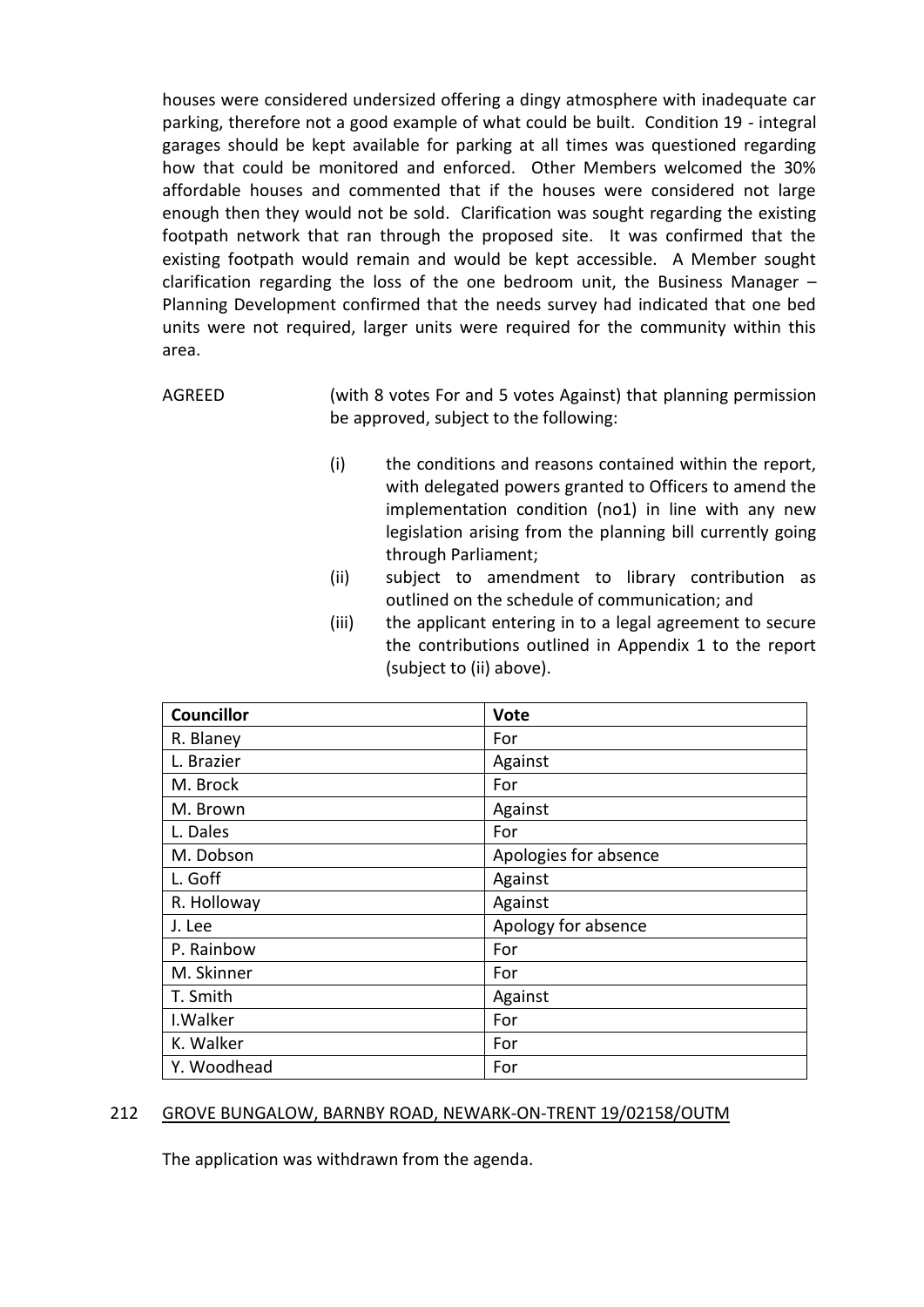# 213 FORMER STABLES, ROLLESTON MILL, ROLLESTON, NEWARK 19/01022/FUL

The Committee considered the report of the Business Manager – Planning Development, which sought planning permission to undertake work to the historic stable building in order to convert it to a residential dwelling. The proposal included the removal of the existing modern timber stable block and reconstruction of an extension in its place that would be linked to the historic stable building with a glazed link. Access would be provided to the site across the unmanned level crossing to the south of the site. Members considered the presentation from the Business Manager – Planning Development, which included photographs and plans of the proposed development.

Members considered the application and the Chairman commented that he welcomed the report, the application had been deferred from the September 2019 Planning Committee to enable the applicant to undertake a viability appraisal of the previously approved application and discuss this application with the Case Officer in consultation with the Conservation Officer to come to a satisfactory conclusion in terms of conservation of a historic building. Members confirmed that they approved the new layout which was sympathetic to the building.

| г<br>GRF |
|----------|
|----------|

(unanimously) that planning permission be approved, subject to the conditions and reasons contained within the report.

| <b>Councillor</b> | Vote                |
|-------------------|---------------------|
| R. Blaney         | For                 |
| L. Brazier        | For                 |
| M. Brock          | For                 |
| M. Brown          | For                 |
| L. Dales          | For                 |
| M. Dobson         | Apology for absence |
| L. Goff           | For                 |
| R. Holloway       | For                 |
| J. Lee            | Apology for absence |
| P. Rainbow        | For                 |
| M. Skinner        | For                 |
| T. Smith          | For                 |
| I. Walker         | For                 |
| K. Walker         | For                 |
| Y. Woodhead       | For                 |

# 214 FRIARY FIELDS RESIDENTIAL NURSING HOME, 21 FRIARY ROAD, NEWARK ON TRENT 20/00579/FUL

The Committee considered the report of the Business Manager – Planning Development, which sought permission for the change of use of the building from a Residential Institution (Use Class C2) to Large House in Multiple Occupation (Use Class Sui-Generis) (HMO). Members considered the presentation from the Senior Planning Officer, which included photographs and plans of the proposed development.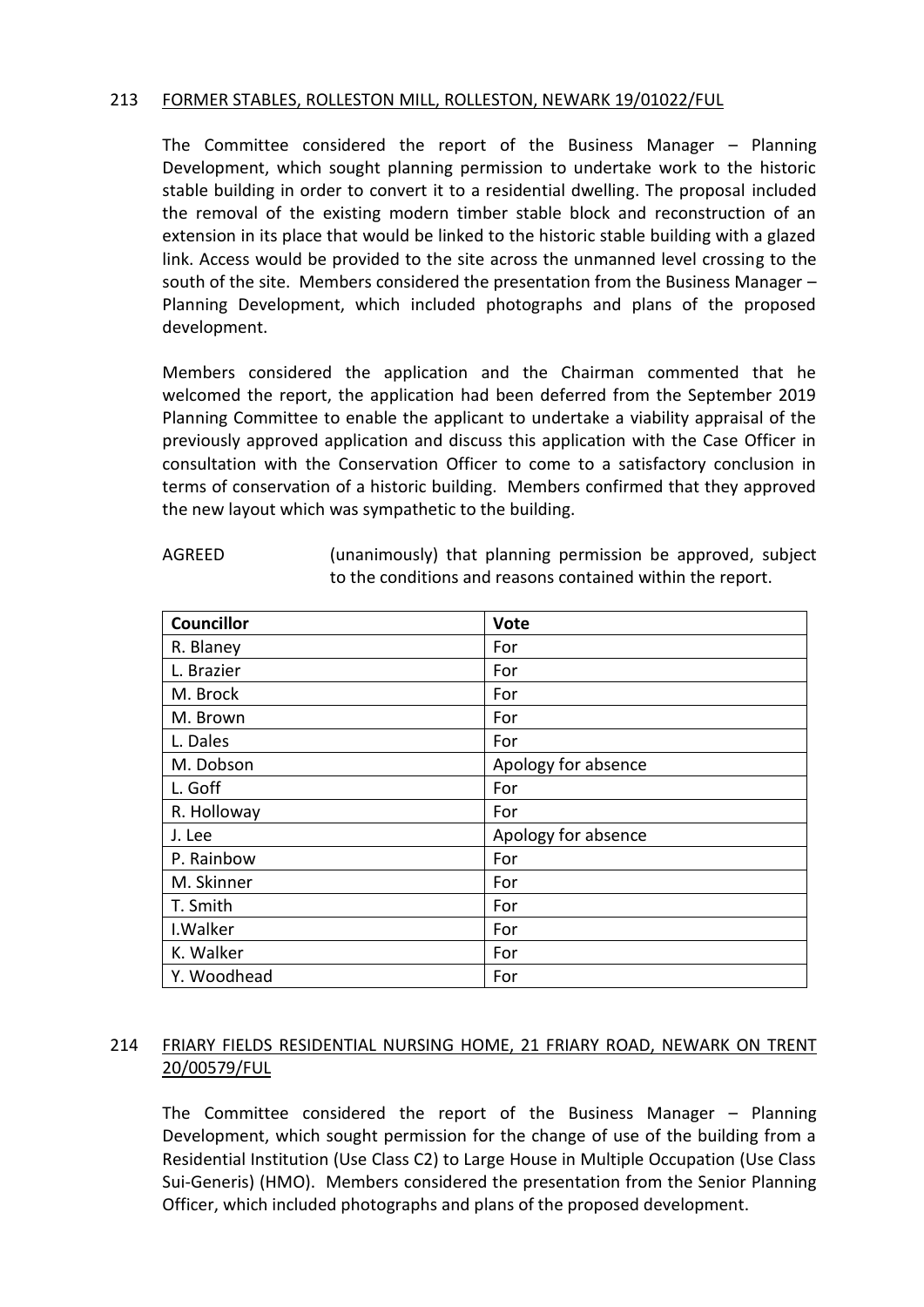A schedule of communication was tabled at the meeting which detailed correspondence received after the Agenda was published from Neighbours/Interested parties; Councillor Mrs G Dawn – Local Ward Member; and the Planning Case Officer. The Senior Planning Officer read out the Local Ward Members comments.

Councillor L Geary on behalf of Newark Town Council spoke against the application in accordance with the views of Newark Town Council, as contained within the report.

Members considered the application and it was commented that the car parking provision was wholly inadequate, with thirteen car parking places for thirty-three proposed bedrooms. The inadequate car parking could displace parking to areas already suffering from congestion as a result of the over-intensification of the site. The loss of trees which are beneficial to the street-scene was also commented upon and the impact arising from overlooking from the windows along northern boundary causing a loss of privacy. Concerns were also raised regarding the sharing of bathroom facilities and it was felt that en-suite facilities should have been included.

The Senior Planning Officer confirmed that the privacy to windows to the North of the site could be conditioned requiring obscure glazing. Members felt that any condition to obscure glaze any windows would be detrimental as they would be bedroom windows and not bathroom windows

A vote was taken to approve planning permission, which was unanimously lost.

AGREED (unanimously) that contrary to Officer recommendation planning permission be refused on the grounds of wholly inadequate car parking provision which could displace parking to areas already suffering from congestion as a result of the over-intensification of the site, loss of trees which are beneficial to the street-scene and impact arising from overlooking from windows along northern boundary causing a loss of privacy.

In accordance with paragraph 12.5 of the Planning Protocol, as the motion was against officer recommendation, a recorded vote was taken.

| <b>Councillor</b> | Vote                |
|-------------------|---------------------|
| R. Blaney         | For                 |
| L. Brazier        | For                 |
| M. Brock          | For                 |
| M. Brown          | For                 |
| L. Dales          | For                 |
| M. Dobson         | Apology for absence |
| L. Goff           | For                 |
| R. Holloway       | For                 |
| J. Lee            | Apology for absence |
| P. Rainbow        | For                 |
| M. Skinner        | For                 |
| T. Smith          | For                 |
| I. Walker         | For                 |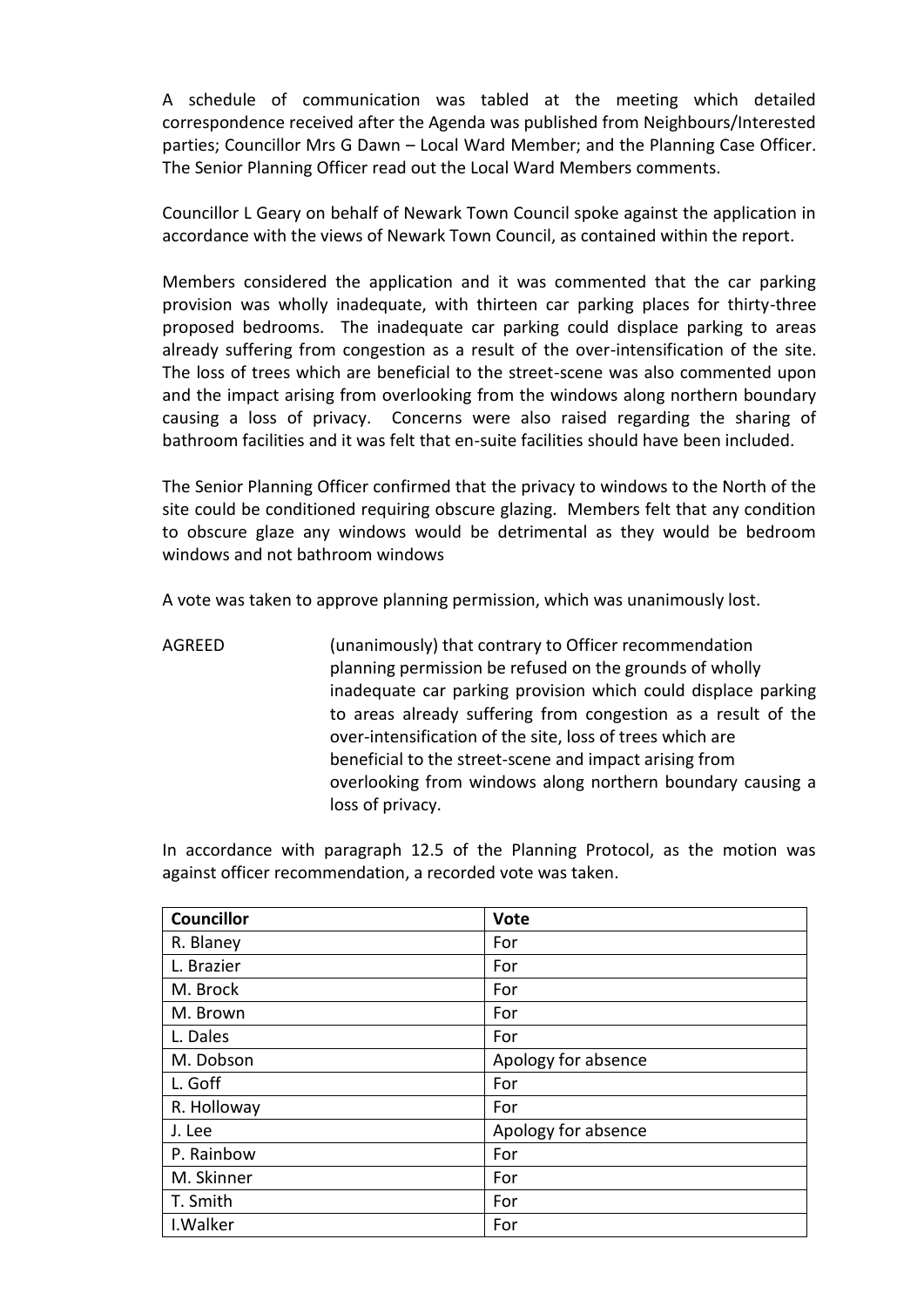| . Walker    | $\overline{\phantom{a}}$        |
|-------------|---------------------------------|
| ΙK.         | For                             |
| Y. Woodhead | $\overline{\phantom{a}}$<br>For |

#### 215 STONEWOLD, GRAVELLY LANE, FISKERTON 20/00253/FUL

The Committee considered the report of the Business Manager – Planning Development, which sought planning permission for the replacement of the existing bungalow with a two storey 5 bedroom dwelling, with a connected annex and attached triple bay garage. Members considered the presentation from the Business Manager – Planning Development, which included photographs and plans of the proposed development.

A schedule of communication was tabled at the meeting which detailed correspondence received after the Agenda was published from the Planning Case Officer recommending an additional condition. Condition 9 to read:

The attached annexe hereby permitted shall not be occupied at any time other than for purposes ancillary to the residential use of the attached host dwelling.

Reason: To prevent the creation of a separate dwelling in a location where new residential development would not normally be permitted.

Councillor A Price on behalf of Fiskerton Parish Council spoke against the application in accordance with the views of Fiskerton Parish Council, as contained within the report.

Members considered the application and it was commented that the proposed dwelling would have an adverse impact upon the character and appearance of the area, including its landscaping setting which together with adjacent development would compound and cumulatively would have a demonstrable harmful impact contrary to policies SP3, DM5 and  $FCM5(g)$  of the adopted neighbourhood plan.

Councillor M Skinner informed the Committee that he had not been present for the entire Officer presentation and took no part in the vote.

A vote was taken to approve planning permission, which was unanimously lost.

- AGREED (unanimously) that contrary to Officer recommendation planning permission be refused on the following grounds:
	- (i) the replacement dwelling by virtue of its height, scale, form and massing would have an adverse impact upon the character and appearance of the area, including its landscaping setting which together with adjacent development would compound and cumulatively would have a demonstrable harmful impact contrary to policies SP3, DM5 and FCM5(g) of the adopted neighbourhood plan.
	- (ii) the proposed replacement 1.5 storey dwelling would, by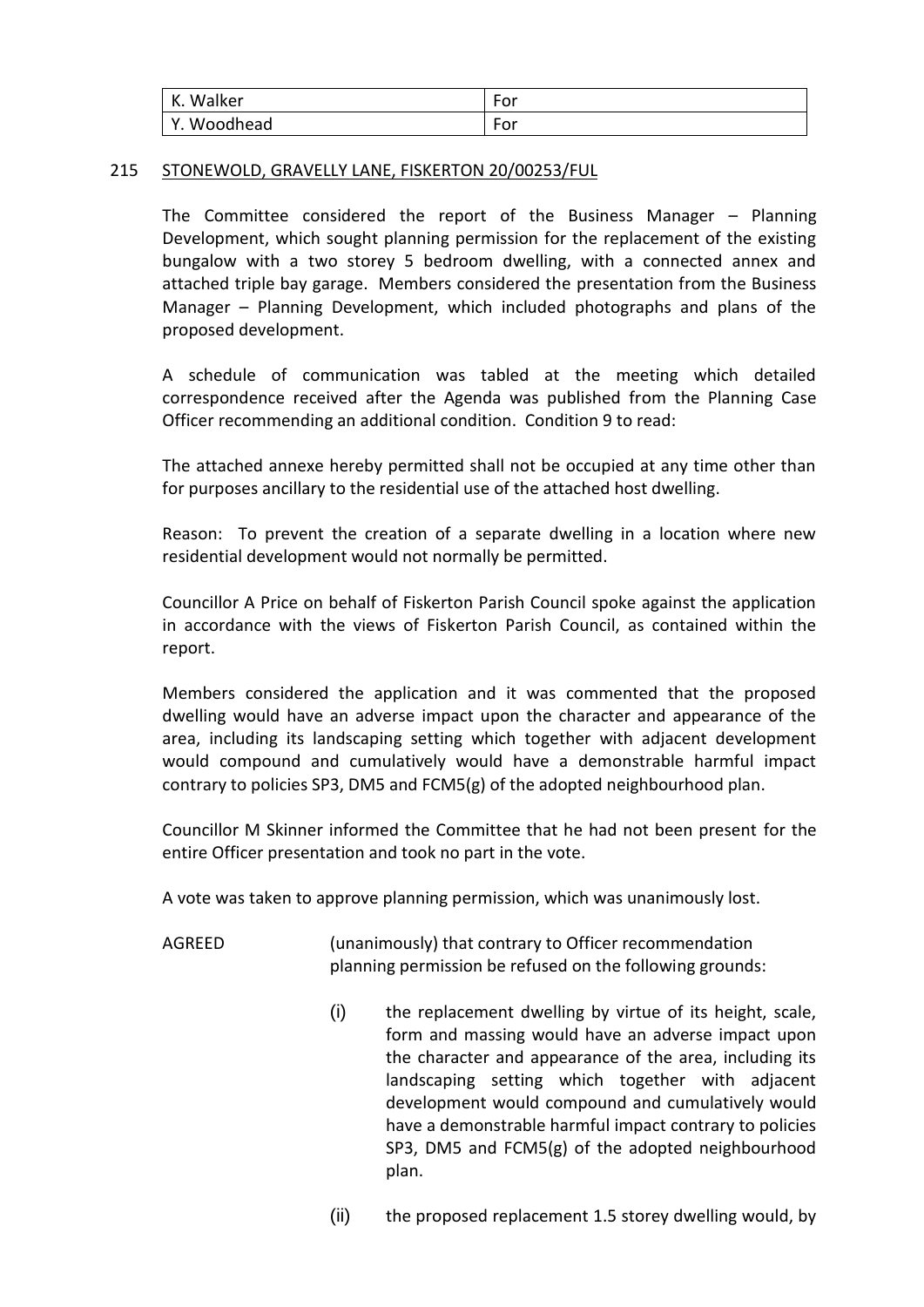virtue of its significant increase in scale, mass, form and layout compared to the existing single storey bungalow, represent an incongruous development that would fail to reflect the established character and setting of the streetscene and edge of countryside area in which it is located. The development would be highly prominent when travelling towards Fiskerton from the south along Main Street representing an inappropriate transition between the countryside and the village. The development at the adjoining site is not considered to represent an appropriate material consideration that supports this proposal. Overall the proposal is considered to be contrary to the National Planning Policy Framework, policies SP3 (Rural Areas) of the Newark and Sherwood Amended Core Strategy 2019, DM5 (Design) and DM8 (Development in the Countryside) of the Allocations and Development Management Development Plan Document 2013 and FCM5 of the Fiskerton Cum Morton Neighbourhood Plan 2019 which together form the up-to-date and adopted Development Plan.

In accordance with paragraph 12.5 of the Planning Protocol, as the motion was against officer recommendation, a recorded vote was taken.

| <b>Councillor</b> | <b>Vote</b>              |
|-------------------|--------------------------|
| R. Blaney         | For                      |
| L. Brazier        | For                      |
| M. Brock          | For                      |
| M. Brown          | For                      |
| L. Dales          | For                      |
| M. Dobson         | Apology for absence      |
| L. Goff           | For                      |
| R. Holloway       | For                      |
| J. Lee            | Apology for absence      |
| P. Rainbow        | For                      |
| M. Skinner        | Took no part in the vote |
| T. Smith          | For                      |
| I. Walker         | For                      |
| K. Walker         | For                      |
| Y. Woodhead       | For                      |

#### 216 APPEALS LODGED

AGREED that the report be noted.

# 217 APPEALS DETERMINED

AGREED that the report be noted.